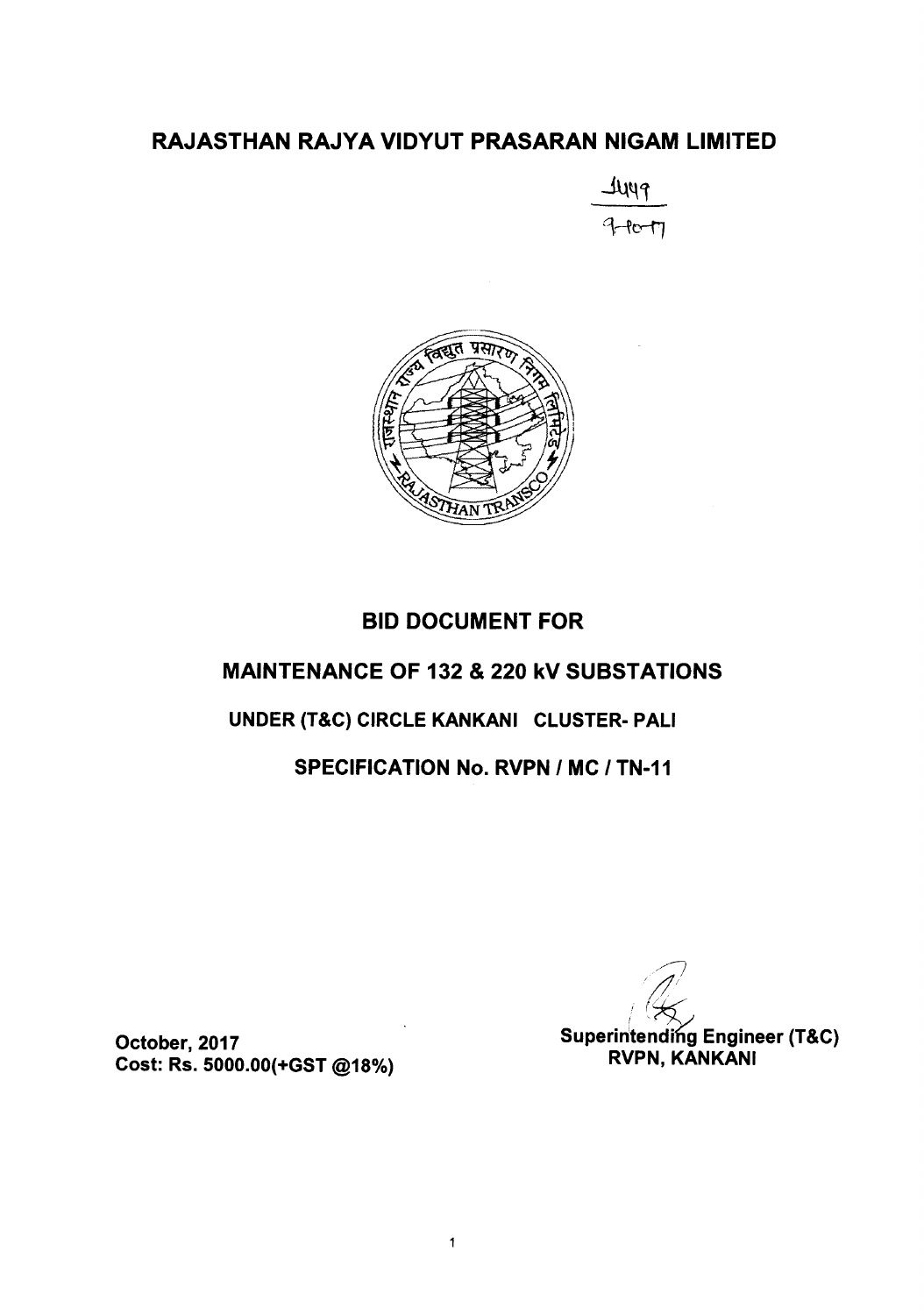#### BID INFORMATION COVER SHEET

#### RAJASTHAN RAJYA VIDYUT PRASARAN NIGAM LIMITED

(AN ISO 9001:2008 CERTIFIED COMPANY) Corporate Identity Number (CIN) : L40109RJ2000SGC016485 REGD. OFFICE VIDYUT BHAWAN, JANPATH, JYOTI NAGAR, JAIPUR-302005 OFFICE OF THE SUPERINTENDING ENGINEER (T&C) RVPN, KANKANI

Telephone Nos.:- 0291-2741546 Email Address: se.tnc.kankani@rvpn.co.in

BIDS ARE INVITED IN E-BID SYSTEM UNDER SPECIFICATION NO. RVPN / MC / TN- 09 FOR MAINTENANCE OF EHV SUBSTATIONS UNDER SUBSTATIONS UNDER (T&C) CIRCLE KANKANI CLUSTER- PAll BIDS ARE TO BE SUBMITTED ONLINE IN ELECTRONIC FORMAT ON WEBSITE http://eproc. rajasthan.gov.in

| <b>Cost of Bid documents</b>  | Rs.5000/- (Rupees five thousand only) plus GST @18%                                                                                                                                                                     |
|-------------------------------|-------------------------------------------------------------------------------------------------------------------------------------------------------------------------------------------------------------------------|
| <b>Processing Fee of RISE</b> | <b>Resident 00 (Rupeas One Industrie only)</b>                                                                                                                                                                          |
| Valaiv                        | 120 days after the date of Opening of Techno-<br><b>Connercal Bide</b>                                                                                                                                                  |
| <b>Bid Security</b>           | Amount of Bid Security: Rs.2, 17,177 (Rs. Two lakh<br>seventeen thousand one hundred seventy seven only) by<br>Demand Draft (DD) / Banker's Cheque in favour of<br>Accounts Officer (T&C), RVPN, KANKANI or in the form |
|                               | of Bank Guarantee in favour of Superintending Engineer<br><b>TROXRYEN KANKANI</b>                                                                                                                                       |
| <b>Bidding Procedure</b>      | <b>Single Stage Two Envelope Bidding Procedure</b>                                                                                                                                                                      |

#### NOTES:

1. The specification comprises of followings:-



2. The Bid Security deposit is essential; otherwise the bid will be ignored.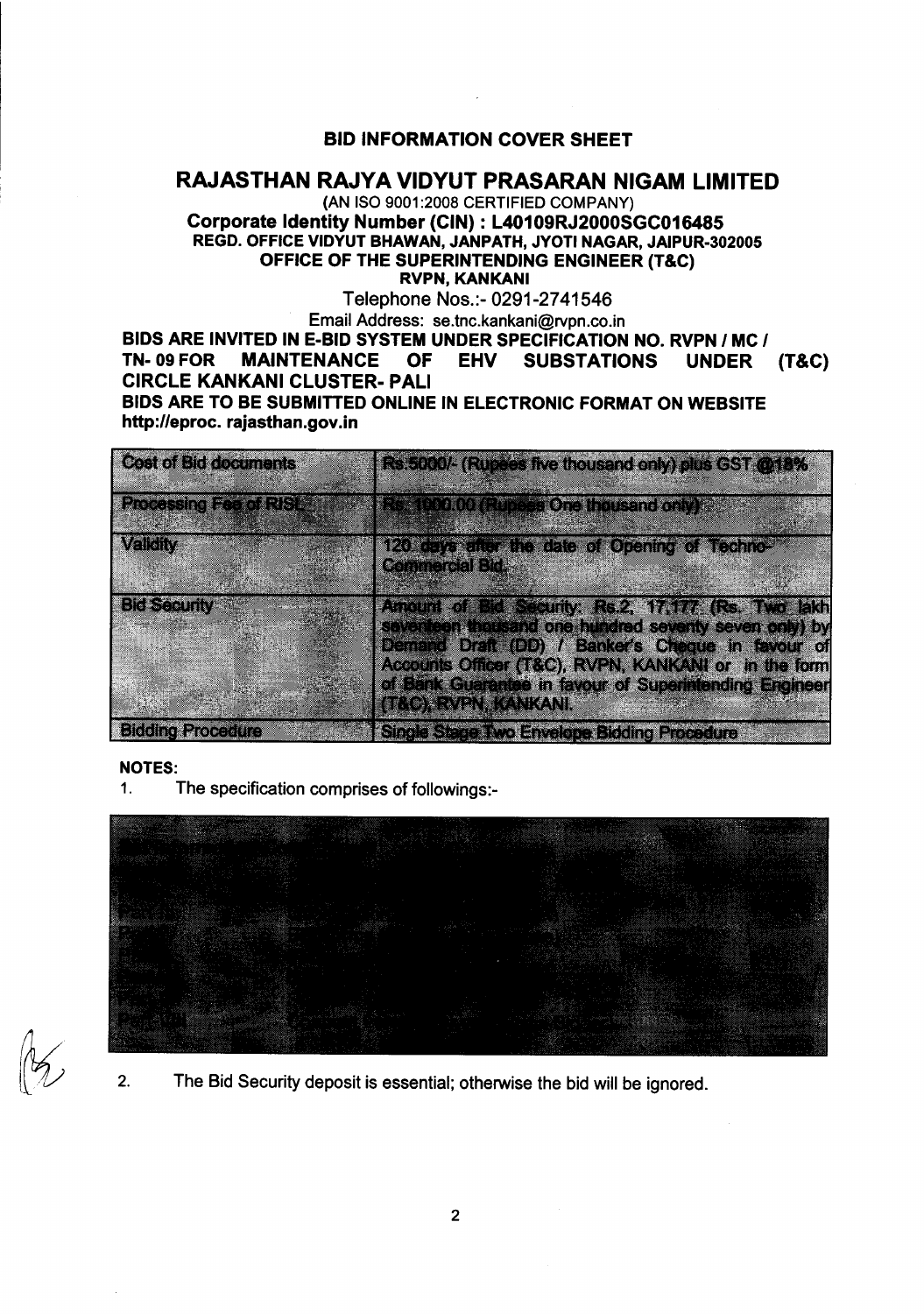#### 3. IMPORTANT DATES:

| O     | a matang                                                                     | DESE ROSS                                                                                     | <b>RUCHARD</b>                                                                                                           |
|-------|------------------------------------------------------------------------------|-----------------------------------------------------------------------------------------------|--------------------------------------------------------------------------------------------------------------------------|
| (i)   | Date of downloading of<br><b>Bid specification</b>                           | 14/10/2017 from 10:00<br>Hrs.                                                                 | http://eproc.rajasthan.gov.in                                                                                            |
| (ii)  | Deposit of Cost of Bid<br>Specification,<br>Processing Fee & Bid<br>Security | 16/11/2017 up to 15:00<br>Hrs.                                                                | Office of<br>the<br>Superintending<br>Engineer (T&C), Rajasthan<br>Rajya Vidyut Prasaran<br>Nigam<br>Limited, KANKANI    |
| (iii) | Date of Pre-bid meeting                                                      | 25/10/2017 at 3.0 PM                                                                          | Office of the Superintending<br>Engineer(T&C), Rajasthan<br>Rajya<br>Limited,<br>Vidyut Prasaran Nigam<br><b>KANKANI</b> |
| (iv)  | Start date & time of<br>submission of electronic<br>bid                      | 14/10/2017 from 10:00<br>Hrs.                                                                 | http://eproc.rajasthan.gov.in                                                                                            |
| (v)   | Last date & time of<br>submission of electronic<br>bid                       | 16/11/2017 up to 18:00<br>Hrs.                                                                | http://eproc.rajasthan.gov.in                                                                                            |
| (vi)  | <b>Opening of Techno-</b><br><b>Commercial Bid</b>                           | 17/11/2017 at 11:00 Hrs.                                                                      | http://eproc.rajasthan.gov.in                                                                                            |
| (vii) | Opening of Price Bid                                                         | To be intimated<br>separately to the<br>qualified bidders<br>through e-<br>procurement portal | http://eproc.rajasthan.gov.in                                                                                            |

- 4. The bidders are requested to submit their bids prior to deadline for submission to avoid Non-submission of their bids up to prescribed date & time due to nonavailability *I* hanging of website at last moments or any reason whatsoever. The last date of submission of bids will not be extended on such accounts.
- 5. Furnishing of Bid Security as per Clause No.11 of ITB of this specification & proof for deposit of Bid Security, e-Bid processing fees & cost of Bid Document before technocommercial bid opening is essential otherwise the techno-commercial bid in electronic form (Cover- II) will not be opened.
- (i) The bidder will have to deposit prescribed cost of Bid Document by DD / Banker's Cheque payable in favour of the Accounts Officer (T&C), RVPN, KANKANI up to stipulated date & time in the office of the Superintending Engineer (T&C), RVPN, KANKANI and obtains a receipt thereof and they shall up load the receipt along with their online bid. 6.

(ii) The bidder will have to deposit bid security i. e Rs. 2,17,177/- only by DD / Banker's Cheque payable in favour of Accounts Officer (T&C), RVPN, KANKANI payable at JODHPUR or in the form of bank guarantee in favour of Superintending Engineer (T&C), RVPN, KANKANI prior to stipulated date & time in the office of the Superintending Engineer (T&C), RVPN, KANKANI and obtain a receipt thereof and they shall up load the receipt along with their online bid.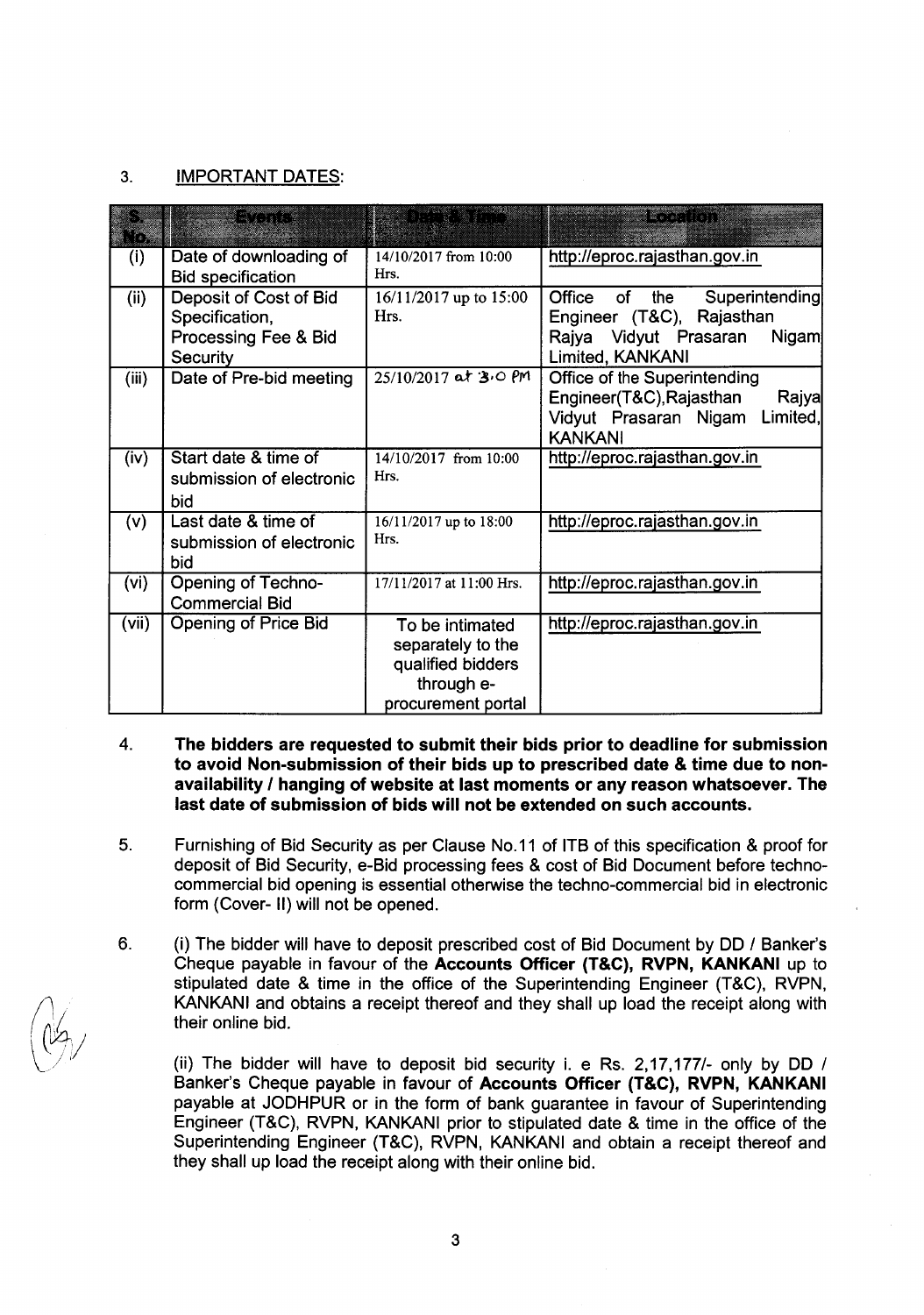(iii) The bidder will have to deposit prescribed Processing Fee for RajCOMP Info Systems Ltd. by DO *I* Banker's Cheque in favour of Managing Director, RISL, payable at Jaipur up to stipulated date & time in the office of the Superintending Engineer (T&C), RVPN, KANKANI and obtain an acknowledgement thereof and they shall up load the acknowledgement along with their online bid.

- 7. The bidder shall ensure that his bid is submitted *I* furnished strictly in the manner detailed in the Bid Documents.
- 8. The bidders should provide complete information at the time of submission of bid. However, if the bidders are asked to furnish some clarification / confirmation / documents, the bidders are required to furnish the same within specified time failing which; the case shall be finalised / decided on the basis of available information. The responsibility of their bid being ignored on account of delay in furnishing of desired information / documents shall be of the bidder.
- 9. All Bid Documents shall essentially be signed digitally and submitted on http://eproc.rajasthan.gov.in in time as per checklist provided with the Bid Document. The checklist along with relevant page nos. shall also be submitted with the bid.
- 10. The Bid Document can be downloaded from web site http://eproc.rajasthan.gov.in. Details of this bid notification can also be seen in NIT exhibited on website www.rvpn.co.in , http://energy.rajasthan.gov.in/rvpnl and www.rajenergy.com. Bids are to be submitted online in electronic format only on website http://eproc.rajasthan.gov.in.
- 11. The bidders who are interested in bidding can download Bid Documents from http://eproc.rajasthan.gov.in up to the stipulated date & time.
- 12. Bidders who wish to participate in this bid enquiry will have to register on http://eproc.rajasthan.gov.in (bidders registered on eproc.rajasthan.gov.in before 30.09.2011 need to be registered again). To participate in online bids, bidders will have to procure Digital Signature Certificate (Type - II or Type - III) as per Information Technology Act, 2000 using which they can sign their electronic bids. Bidders can procure the same from any CCA approved certifying agency i.e. TCS, Safecrypt, Ncode, etc. or they may contact e-Procurement Cell, Department of IT & C, Government of Rajasthan on the following address for further assistance.

Contact No.: 0141 - 4022688 (Help desk 10.00AM to 6.00 PM on all working days) The 24 x 7 Help Desk Number 0120-4200462 e-proc Toll Free No. 18002337315 email id. : eproc@rajasthan.gov.in Address : e-Procurement Cell, RISL, Yojana Bhawan, Tilak Marg, C-Scheme, Jaipur

Bidders who already have a valid Digital Certificate need not procure a new Digital Certificate.

*./1*  $|\mathscr{T_V}|$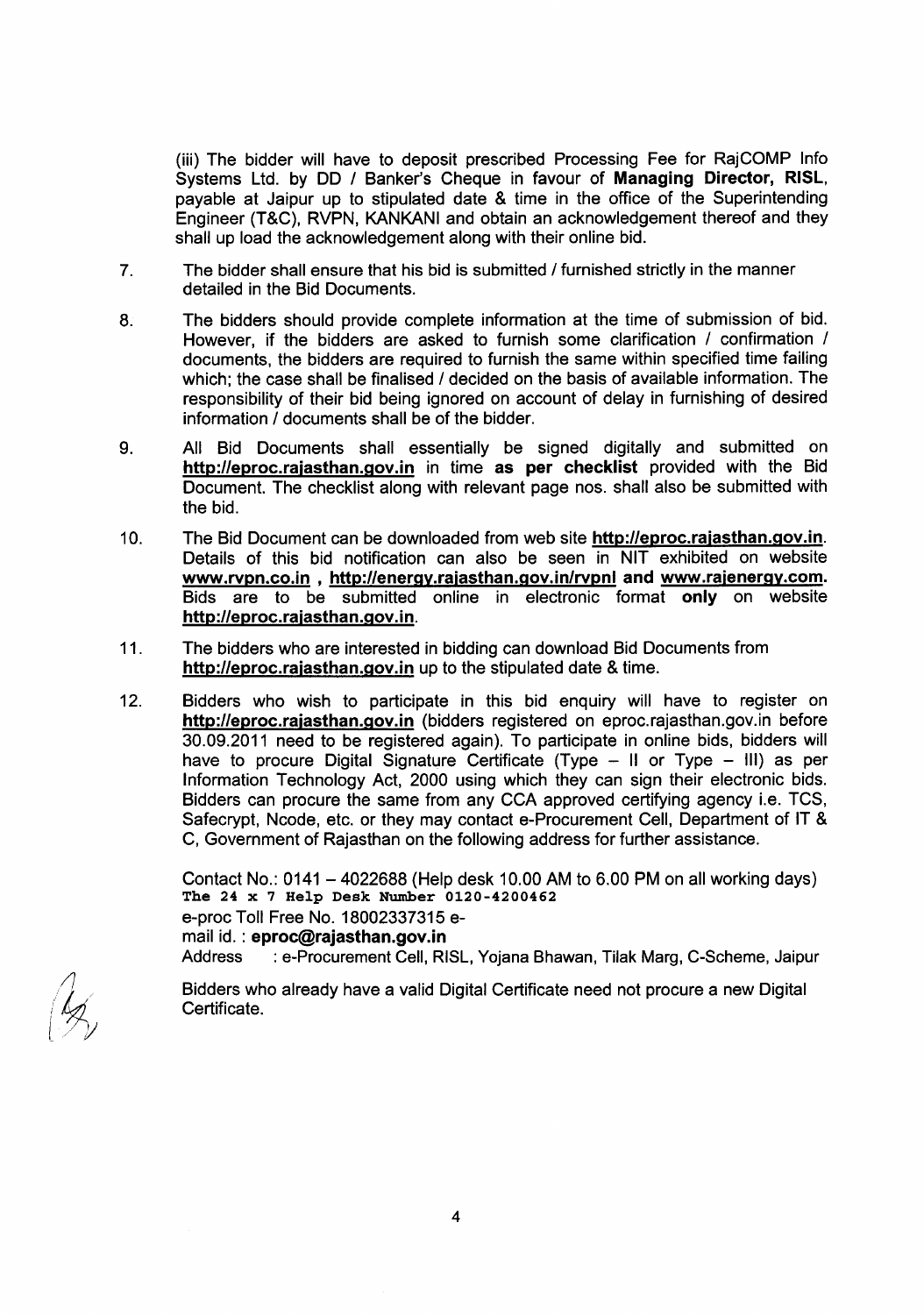#### **CHECK LIST**

#### (List of required Schedules *I* documents to be submitted online duly signed digitally by Authorized Signatory)

| 1)             |                                                                       | COVER - I : Details of fee / certificates for Bid Security, Bid processing fee |  |  |  |  |  |  |
|----------------|-----------------------------------------------------------------------|--------------------------------------------------------------------------------|--|--|--|--|--|--|
|                | and Cost of Bid documents (.pdf)                                      |                                                                                |  |  |  |  |  |  |
|                |                                                                       | Proof<br>depositing<br><b>Bid Security</b><br>of                               |  |  |  |  |  |  |
|                | Attachement-1                                                         | (Demand Draft (DD) / Banker's Cheque) /                                        |  |  |  |  |  |  |
| 1.             |                                                                       | <b>Bank Guarantee</b>                                                          |  |  |  |  |  |  |
|                |                                                                       | Proof of depositing DD / Banker's Cheque                                       |  |  |  |  |  |  |
|                |                                                                       | towards e-Bid processing fee.                                                  |  |  |  |  |  |  |
|                |                                                                       | Proof of depositing cost of Bid Documents                                      |  |  |  |  |  |  |
|                | (DD / Banker's Cheque).<br>COVER - II : Techno- Commercial Bid (.pdf) |                                                                                |  |  |  |  |  |  |
| 2)             |                                                                       |                                                                                |  |  |  |  |  |  |
| 1.             | Attachment - 2                                                        | Power of Attorney (If required)                                                |  |  |  |  |  |  |
| 2.             | Attachment - 3                                                        | <b>Bidder's Eligibility and Qualification</b>                                  |  |  |  |  |  |  |
|                |                                                                       | Requirement along with Memorandum of                                           |  |  |  |  |  |  |
|                |                                                                       | Association & Article of Association and                                       |  |  |  |  |  |  |
|                |                                                                       | Annual report of last five financial years                                     |  |  |  |  |  |  |
|                |                                                                       | Deviations (Schedule - H)                                                      |  |  |  |  |  |  |
|                |                                                                       | Declaration form as per RTPP Rules                                             |  |  |  |  |  |  |
|                |                                                                       | 2013.(Schedule-I)                                                              |  |  |  |  |  |  |
|                |                                                                       | Performance Certificate in respect of                                          |  |  |  |  |  |  |
|                |                                                                       | maintenance of S/S in Schedule-G                                               |  |  |  |  |  |  |
|                |                                                                       | Other information required to be submitted                                     |  |  |  |  |  |  |
|                |                                                                       | in various Schedules as mentioned at                                           |  |  |  |  |  |  |
|                |                                                                       | Clause 13.2 of ITB.                                                            |  |  |  |  |  |  |
| 3)             |                                                                       | COVER - III : Financial / Price Bid / BOQ (.xls) and Bid Form pdf              |  |  |  |  |  |  |
| 1              | <b>Bid Form</b>                                                       | For Price Bid (Schedule-K)                                                     |  |  |  |  |  |  |
| $\overline{2}$ | <b>Price Bid</b>                                                      | Schedule - L                                                                   |  |  |  |  |  |  |

Please indicate Page no. of related document / proof submitted to evaluate the bid. 1.

- All documents should be submitted online in PDF format only except BOO. 2.
- All the required information shall be furnished strictly in prescribed Schedules / formats only. Any information other than the prescribed schedules / formats shall not be entertained. The bid shall be evaluated on the basis of information furnished in the prescribed Schedules / Formats. 3.
- Each documents to be uploaded on or before due date shall be signed and stamped on each page by the authorized person of company. 4.
- The Owner may advise any bidder to furnish the documents in original or copy duly attested by Notary as the case may be for verification, in physical form on short notice of three days. 5.

SUPERTY THE ENGINEER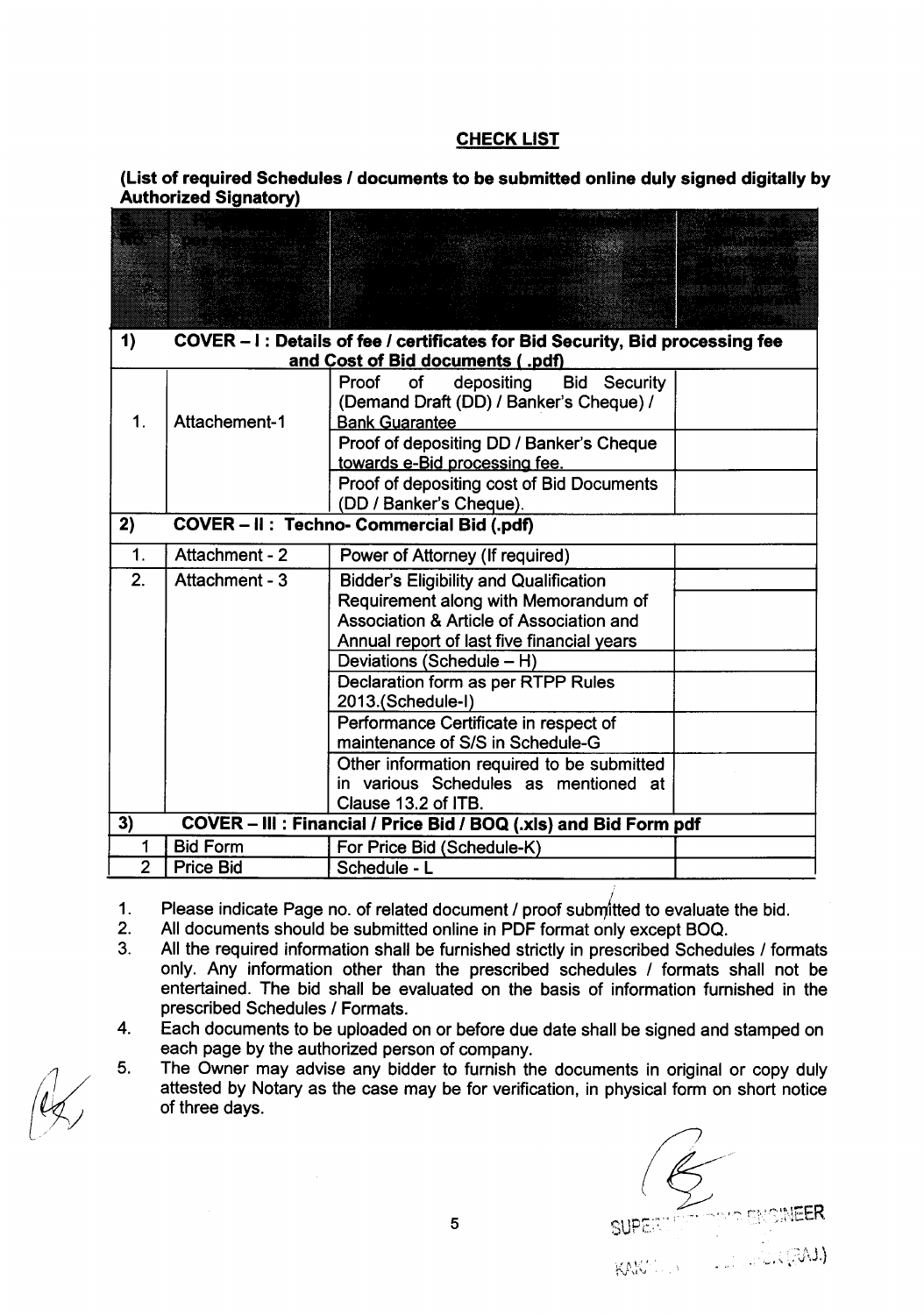# OFFICE OF THE SUPERINTENDING ENGINEER (T&C) KANKANI, NPH, JODHPUR-342003.

## COST ESTIMATE FOR MAINTENANCE CLUSTER (HQ 220 KV GSS PALI) OF 220 KV AND 132 KV GSS UNDER SE (T&C) KANKANI (BASE RATE AS PER BSR-2017)

| <b>Sr. No.</b>                            | <b>Name of GSS</b>              | <b>Cost Estimate for One</b><br>year | <b>Cost Estimate for Three year</b> |  |
|-------------------------------------------|---------------------------------|--------------------------------------|-------------------------------------|--|
|                                           |                                 |                                      |                                     |  |
| 1                                         | 220 KV GSS PALI                 | 667387                               | 2002161                             |  |
| $\overline{2}$                            | 132 KV GSS PALI                 | 634310                               | 1902930                             |  |
| 3                                         | 132 KV GSS SOJAT CITY<br>518874 |                                      | 1556622                             |  |
| 4                                         | <b>132 KV GSS BORUNDA</b>       | 369664                               | 1108992                             |  |
| 5                                         | <b>132 KV GSS PIPAR CITY</b>    | 347234                               | 1041702                             |  |
| <b>TOTAL</b>                              |                                 | 2537469                              | 7612407                             |  |
| <b>EXTRA MANPOWER</b>                     |                                 | 80000                                | 240000                              |  |
| <b>BREAKDOWN MAINTENANCE</b>              |                                 | 50000                                | 150000                              |  |
| <b>VEHICLE EXPENCES</b>                   |                                 | 300000                               | 900000                              |  |
| <b>CONSUMABLES</b>                        |                                 | 100000                               | 300000                              |  |
| <b>GRAND TOTAL</b>                        |                                 | 3067469                              | 9202407                             |  |
| GST @ 18% ON ABOVE                        |                                 | 552144                               | 1656433                             |  |
| <b>GRAND TOTAL INCLUDING GST</b>          |                                 | 3619613                              | 10858840                            |  |
|                                           | EMD @ 2% ON ABOVE               | 72392                                | 217177                              |  |
|                                           |                                 |                                      |                                     |  |
| <b>TENDER FEES = RS 5000/- + GST@ 18%</b> |                                 |                                      |                                     |  |

,..•. ,.

 $\mathbb{R}^2 \cup \mathbb{R}$